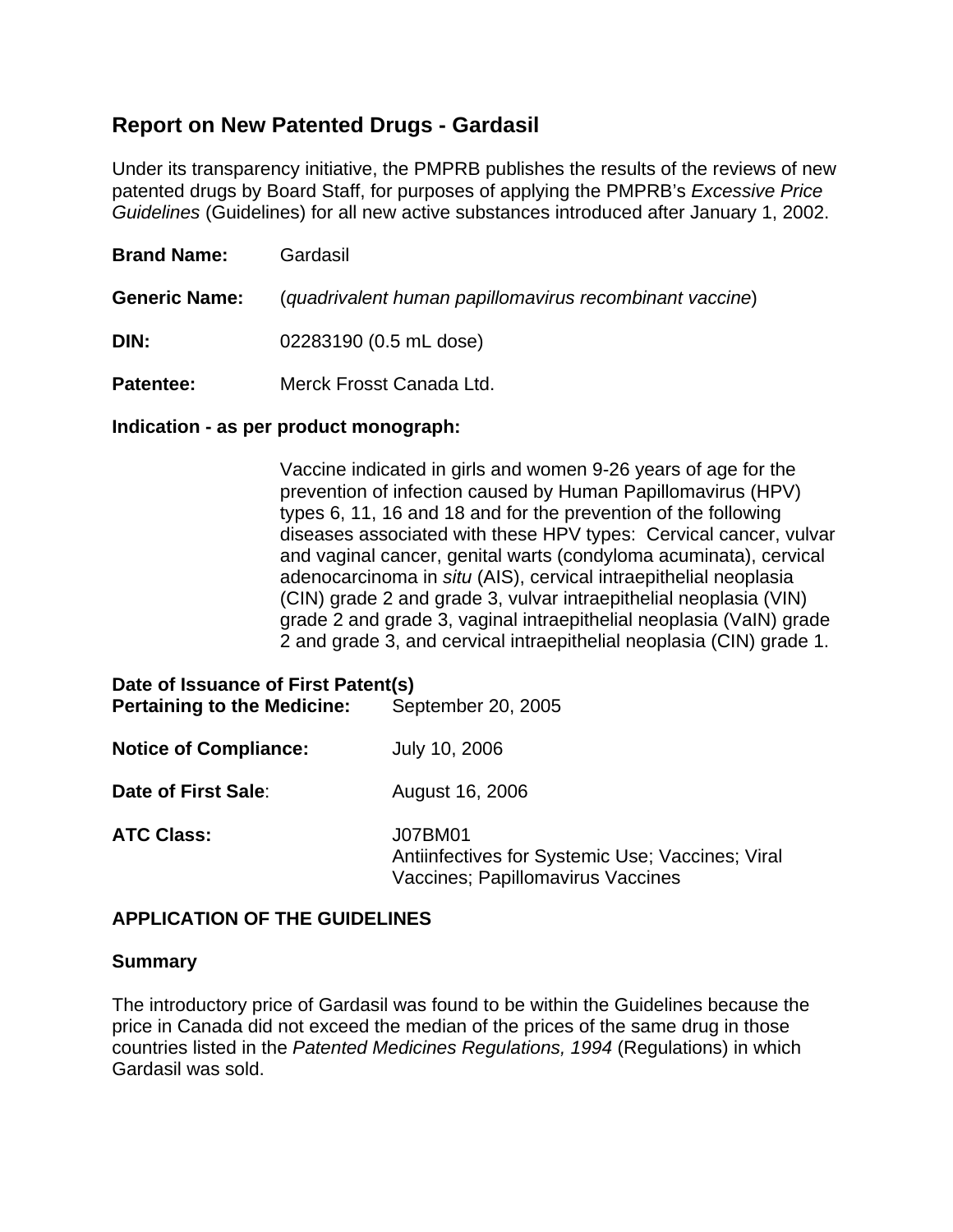#### **Scientific Review**

Gardasil is a new active substance and the PMPRB's Human Drug Advisory Panel (HDAP) recommended that Gardasil be classified as a category 2 new medicine. It is a breakthrough medicine as it is the first drug product sold in Canada that addresses effectively both the prevention of infections with HPV types 6, 11, 16 and 18 and the associated precancerous cervical, and external genital lesions.

The HDAP did not identify any comparators for Gardasil. There is no drug therapy or vaccine indicated or used for the prevention of HPV and its associated precancerous lesions.

#### **Price Review**

Under the Guidelines, the introductory price of a new category 2 drug product will be presumed to be excessive if it exceeds the prices of all comparable drug products, based on a Therapeutic Class Comparison (TCC) test, and the median of the international prices identified in an International Price Comparison (IPC) test. See the PMPRB's *Compendium of Guidelines, Policies and Procedures* for a more complete description of the Guidelines.

It was not possible to conduct a TCC test as the HDAP did not identify any comparator drug products. At introduction, the price of Gardasil was within the Guidelines as it did not exceed the median of the international prices identified in an IPC test.

| .                    |                             |  |
|----------------------|-----------------------------|--|
| <b>Country</b>       | <b>Price per Dose (CDN)</b> |  |
| Canada               | \$134.8894                  |  |
| France               | \$170.4902                  |  |
| Germany              | \$183.5870                  |  |
| Italy                | n/a                         |  |
| Sweden               | \$177.2312                  |  |
| Switzerland          | \$187.7860                  |  |
| United Kingdom       | \$181.8804                  |  |
| <b>United States</b> | \$152.1041                  |  |
| International Median | \$179.5558                  |  |

Sources: Publicly available prices as per the *Regulations*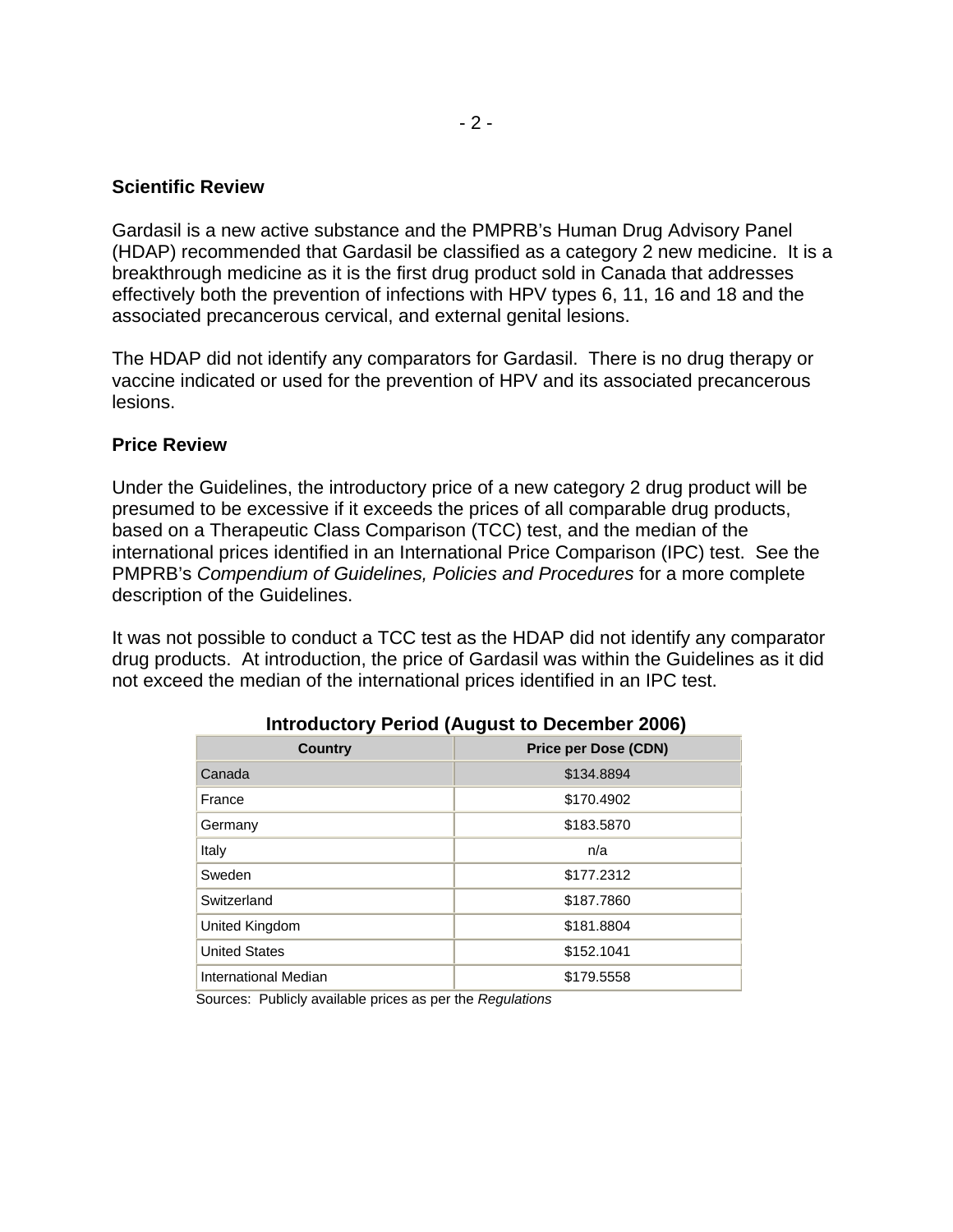*Where comparators and dosage regimens are referred to in the Summary Reports, they have been selected by the PMPRB Staff and the HDAP for the purpose of carrying out the PMPRB's regulatory mandate, which is to review the prices of patented medicines sold in Canada to ensure that such prices are not excessive. The publication of these reports is also part of the PMPRB's commitment to make its price review process more transparent.* 

*The information contained in the PMPRB's Summary Reports should not be relied upon for any purpose other than its stated purpose and is not to be interpreted as an endorsement, recommendation or approval of any drug nor is it intended to be relied upon as a substitute for seeking appropriate advice from a qualified health care practitioner.*

## **References - Gardasil**

- 1. Committee on Adolescent Health Care; ACOG Working Group on Immunization. ACOG Committee Opinion No. 344: Human papillomavirus vaccination. Obstet Gynecol. 2006 Sep; 108(3 Pt 1):699-705.
- 2. Foerster V, Murtagh J. Vaccines for prevention of human papillomavirus infection. Issues Emerg Health Technol. 2005 Dec;(75):1-4.
- 3. Franco EL, Harper DM. Vaccination against human papillomavirus infection: a new paradigm in cervical cancer control. Vaccine. 2005;23:2388-94.
- 4. Frazer IH, Cox JT, Mayeaux EJ Jr, Franco EL, Moscicki AB, Palefsky JM, Ferris DG, Ferenczy AS, Villa LL. Advances in prevention of cervical cancer and other human papillomavirus-related diseases. Pediatr Infect Dis J. 2006 Feb;25(2 Suppl):S65-81.
- 5. Gardasil. Scientific Discussion. European Medicines Agency. October 5, 2006. Available at: <http://www.emea.europa.eu/humandocs/Humans/EPAR/gardasil/gardasil.htm>
- 6. Garland SM. Efficacy of a quadrivalent HPV (types 6, 11, 16, 18) L1 VLP vaccine against external genital disease: FUTURE I analysis. 6<sup>th</sup> European Research Organization on Genital Infection and Neoplasia (EUROGIN). Paris, France. Apr 23-26, 2006: 26-4.
- 7. Health Canada. Drug Product Database [database on the Internet; cited 19 Sept 2006]. Available from:<http://www.hc-sc.gc.ca/hpb/drugs-dpd/>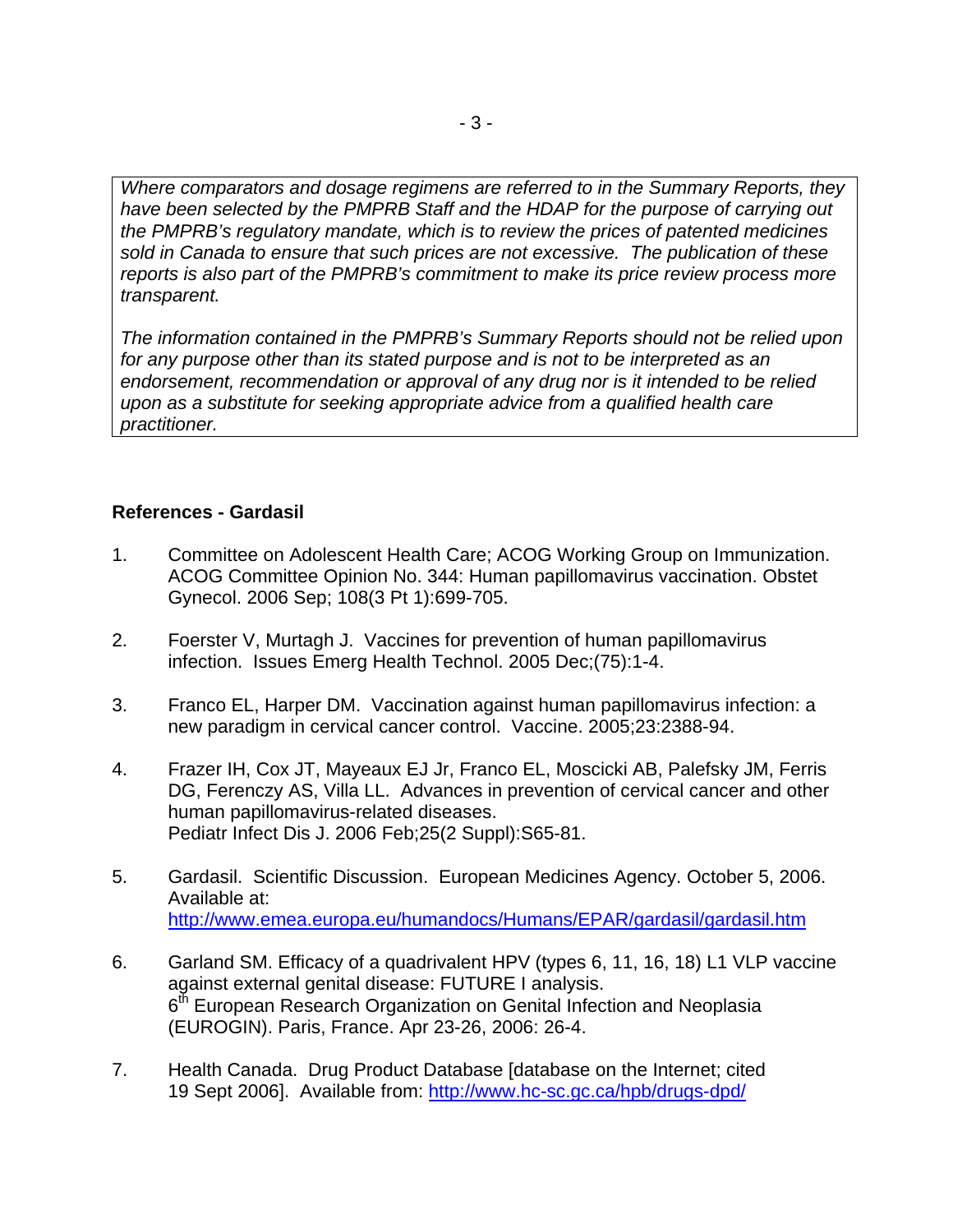- 8. Health Canada. Notice of Compliance Search [database on the Internet; cited 19 Sept 2006]. Available from: http://www.nocdatabase.ca/
- 9. Koutsky LA, Ault KA, Wheeler CM, Brown DR, Barr E, Alvarez FB, Chiacchierini LM, Jansen KU; Proof of Principle Study Investigators. A controlled trial of human papillomavirus type 16 vaccine. N Engl J Med. 2002 Nov 21;347(21):1645-51.
- 10. Mao C, Koutsky LA, Ault KA, Wheeler CM, Brown DR, Wiley DJ, Alvarez FB, Bautista OM, Jansen KU, Barr E. Efficacy of human papillomavirus-16 vaccine to prevent cervical intraepithelial neoplasia: a randomized controlled trial. Obstet Gynecol. 2006 Jan;107(1):18-27.
- 11. Medical Letter. A human papillomavirus vaccine. August 14/28, 2006. Issue 1241/1242.
- 12. Merck Frosst Canada Ltd. Product Monograph, Gardasil Kirkland QC. July 4, 2006.
- 13. Nolan T, Block SL, Reisinger KS, Marchant CD et al. Comparison of the immunogenicity and tolerability of a prophylactic quadrivalent human papillomavirus (HPV) (types 6, 11, 16, 18) L1 virus-like particle (VLP) vaccine in male and female adolescents and young adult women. Presentation at the 23rd Annual Meeting of the European Society of Pediatric Infectious Diseases (ESPID); 2005 May 19; Valencia, Spain. Available at: http://www.kenes.com.espid2005/program/abstracts/236.doc
- 14. Scheurer ME, Tortolero-Luna G, Adler-Storthz K. Human papillomavirus infection: biology, epidemiology, and prevention. Int J Gynecol Cancer. 2005;15:727-46.
- 15. Schmiedeskamp MR, Kockler Dr. Human papillomavirus vaccines. Ann Pharmacother. 2006 Jul-Aug;40(7-8):1344-52.
- 16. Siddiqui MAA, Perry CM. Human papillomavirus quadrivalent (types 6, 11, 16, 18) recombinant vaccine (Gardasil). Drugs. 2006;66(9):1263-71
- 17. Society of Obstetricians and Gynaecologists of Canada. Women's Health Specialists Welcome Cancer Prevention Vaccine. SOGC News Release. July 18, 2006. Available from: http://www.sogc.org/media/advisories-20060718\_e.asp
- 18. Trottier H, Franco EL. The epidemiology of genital human papillomavirus infection. Vaccine. 2006 Mar 30;24 Suppl 1:S1-15.